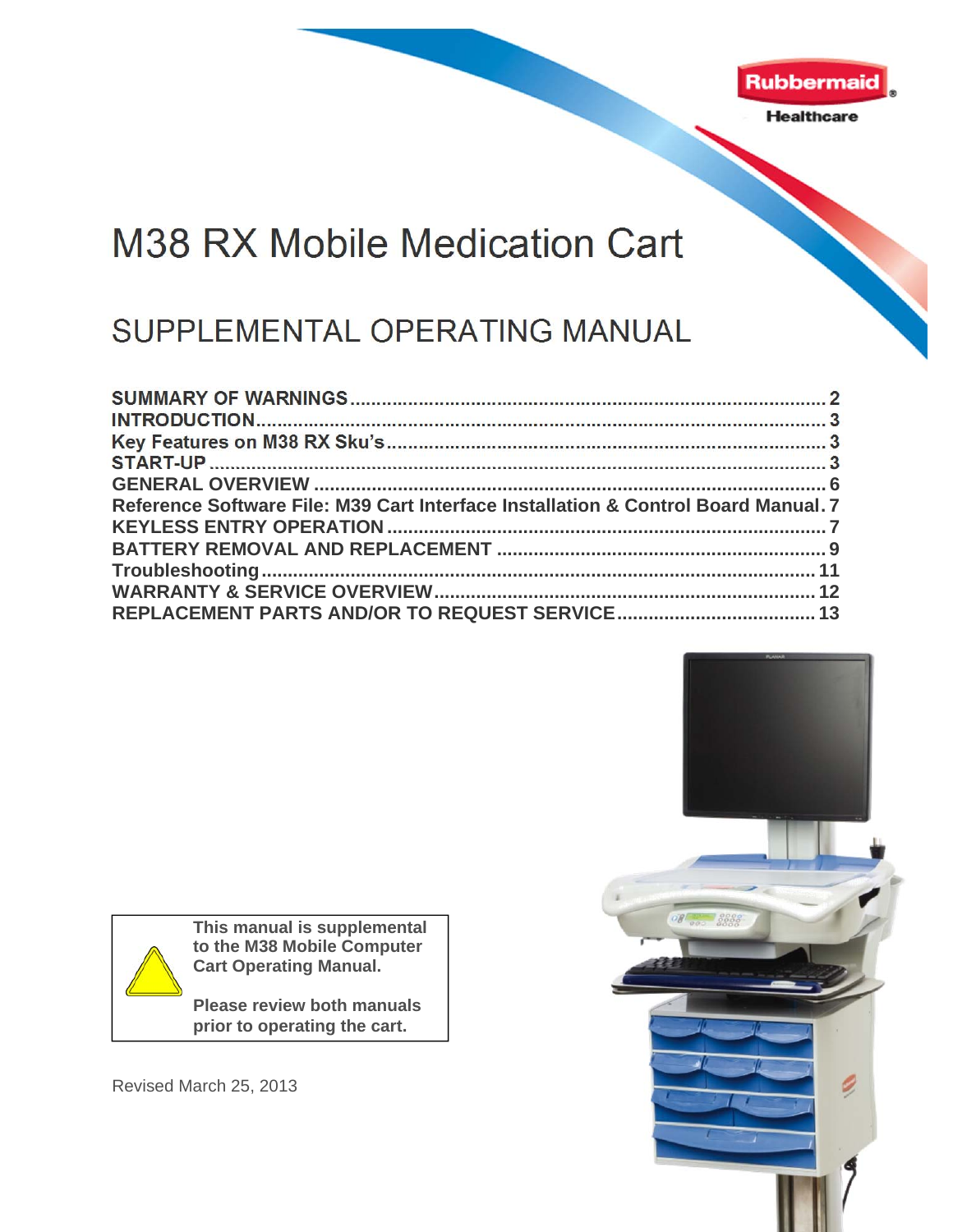## **SUMMARY OF WARNINGS**

- The power system is designed for power cart mounted equipment only. Do not connect equipment that is not A mounted on the cart into the power system outlets. Do not connect cart mounted equipment directly into a power source that is not mounted to the cart.
- Where the integrity of the external PROTECTIVE EARTH CONDUCTOR arrangement is in doubt, the equipment  $\mathcal{A}$ shall be operated from its internal electrical power source (battery).
- The supplied spiral cord is rated for medical use. Connecting the cord to an outlet that is not medical grade  $\sqrt{4}$ (indicated with a green dot) will not ensure grounding protection.
- $\mathbb{A}$ Spiral cord, power system and cart are for INDOOR use only. DO NOT OPERATE OUTDOORS.
- A Keep spiral cord away from water. DO NOT PLUG CORD INTO OUTLET IF WET.
- DO NOT OPERATE POWER SYSTEM IF WET. If your cart becomes wet, unplug it immediately, wipe off any excess liquid, and allow it to dry before using again.
- Breaking the seal on the battery to add water will damage the battery and could cause injury. A
- EQUIPMENT not suitable for use in the presence of a FLAMMABLE ANESTHETIC FIXTURE WITH AIR, or WITH METERED OXYGEN OR NITROUS OXIDE.
- A Inspect spiral cord before each use. DO NOT USE CORD IF DAMAGED.
	- Fully insert spiral cord plug into outlet. DO NOT unplug by pulling on cord. DO NOT remove, bend or modify any metal prongs or pins of spiral cart cord.
	- DO NOT use excessive force to make connections.
	- DO NOT ALLOW CORD TO OVERHEAT
	- DO NOT drive, drag or place objects over spiral cord. Do not stand or walk on spiral cord.
	- Only authorized personnel, experienced in servicing electrical equipment should open the power system.
	- Do not use an electrical extension cord with your cart.
	- Do not use a flammable cleaner on the station as it can result in fire or explosion.
- Do not adjust lift mechanism until cart has been outfitted with technology. Failure to do so may cause  $\sqrt{N}$ shuttle and work surface to rise rapidly when actuator is released potentially causing personal injury or damage to the cart.

| ymbol        | Signal Word       | Level of Hazard                                                                                                              |
|--------------|-------------------|------------------------------------------------------------------------------------------------------------------------------|
|              | <b>IMPORTANT</b>  | Indicates a situation that does not present any<br>hazard but is very important in maintaining a<br>well functioning cart.   |
| / <u> </u> \ | <b>ATTENTION</b>  | Consult accompanying document to avoid a<br>potentially hazardous situation which may<br>result in minor or moderate injury. |
|              | <b>ELECTRICAL</b> | Indicates an impending electrical hazard which,<br>if not avoided, may result in personal injury, fire<br>and/or death.      |



A Æ  $\sqrt{\phantom{.}}\,$ 

## **CART DISPOSAL**

Dispose of this cart according to local guidelines and regulations for waste. Contact **Rubbermaid** Customer Service for more information: 1-888-859-8294

#### **Transport/Storage**

Care should be taken to transport and store this system within a temperature range of 32º F to 90º F (0º C to 32º C); Pressure 500 hPa to 1060 hPa; Humidity 20% RH to 95% RH non-condensing

Filename: M38 Manual 9M38-RX-xxx V8.doc 2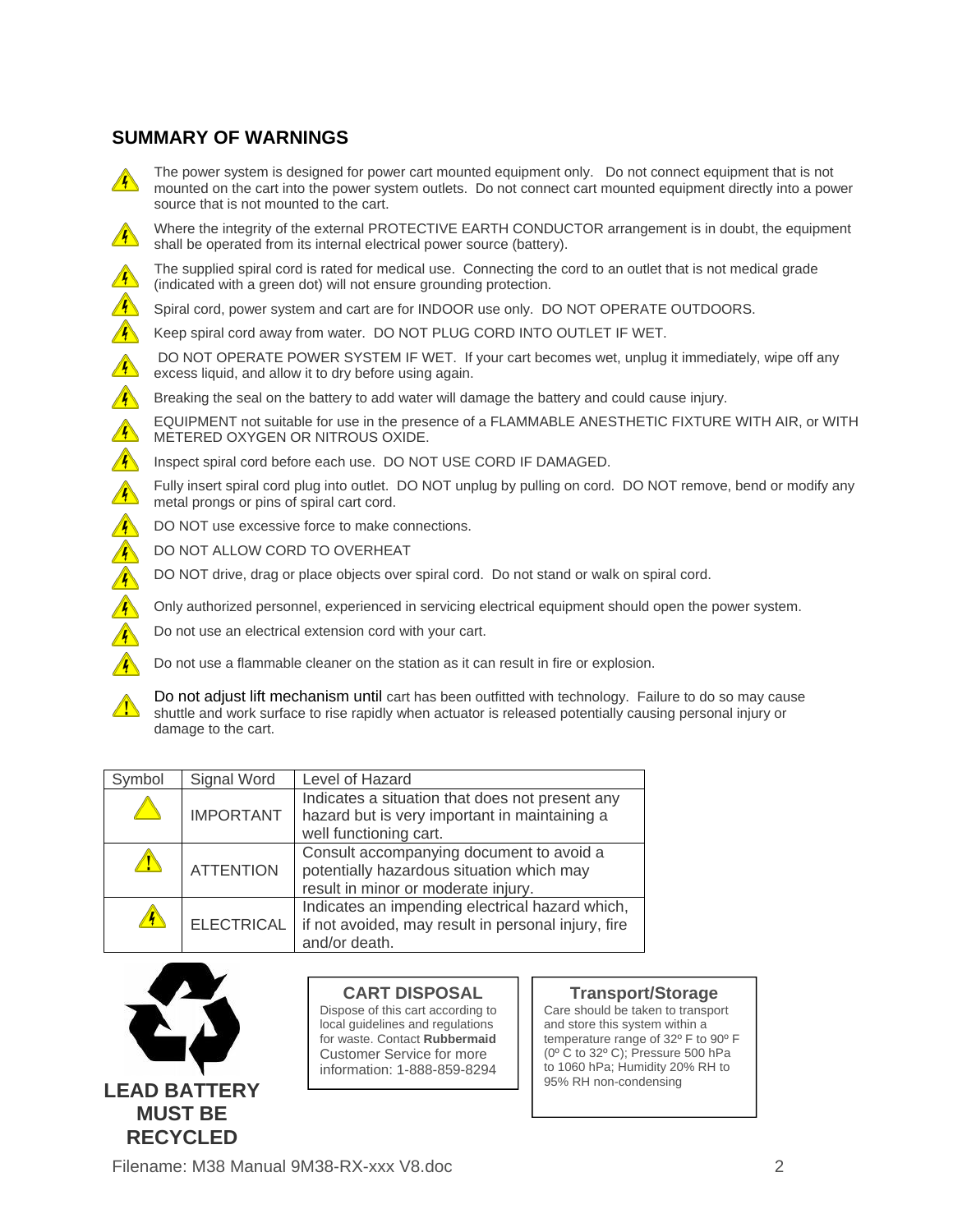## **INTRODUCTION**

Rubbermaid M38 RX Mobile Medication carts combine a compact, lightweight design, superior ergonomics and a comprehensive set of nursing features making them ideal for point of care applications. This manual serves as a supplement to the M38 Mobile Computer Cart Operationg Manual and covers the following three configurations:

- 1. AC Powered M38 RX cart has the capablity to operate a LCD monitor with a small form factor CPU that can be stored under the work surface or on the rear of the column.
	- a. Mounting a CPU on the column requires wiring and brackets that must be ordered at the time of purchase.
- 2. DC Powered M38 RX cart has the capability to Powered Cart with operate a DC powered LCD monitor with a small form factor CPU stored under the work surface. DC LCD Monitor
- 3. Non-Powered Computer Cart with Medication Expansion pack utilizes the ablity of devices that are self powered such as notebooks and tablet PC's. These carts have an on-board battery to operate the keyless entry system.

## **Key Features on M38 RX Sku's**



AC Powered Cart with LCD Monitor



Non-Powered Cart with Laptop

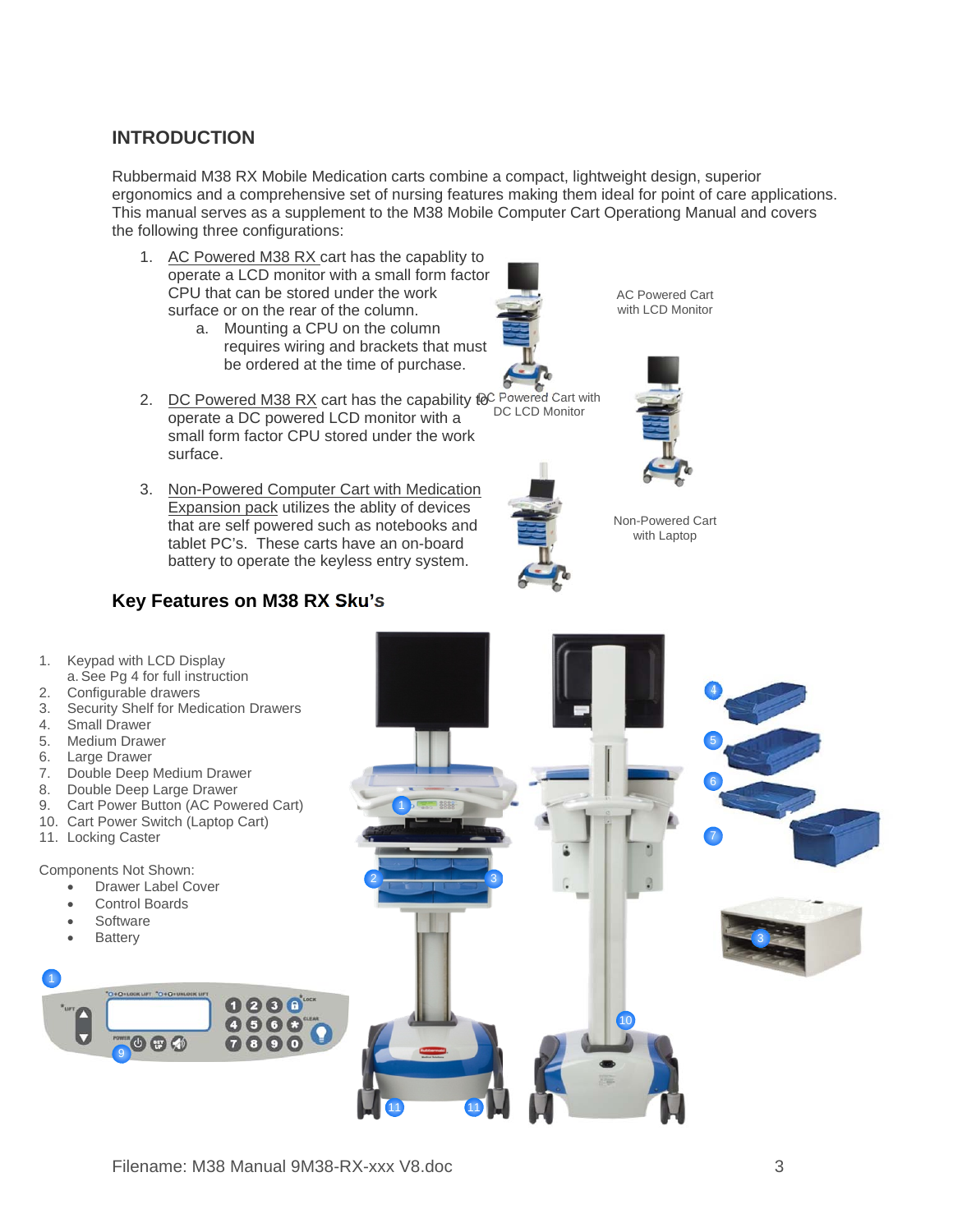## **START-UP**

Start-up instructions are detailed below. Identify the cart configuration you have at the top of the table then follow to the applicable these guidelines::

- 1. Steps that span both columns apply to Non-Powered and Powered versions of the carts
- 2. When the table is split into multiple columns only follow the instructions listed under your cart configuration.

#### **Tools Required**

- 4mm or 5/32" Security Hex tool (included)
- 11/16" Socket and Ratchet
- Ball End Metric Allen Key Set
- Wire ties or Velcro for Cable Management

#### **Assembly Notices & Warnings**

FASTENERS: Do not over tighten screws. In addition to damaging the screw, components may be damaged. NOTICE - "RIGHT" and "LEFT" are your right and left when facing the front of the cart.

## **FOLLOW START-UP INSTRUCTION STEPS 1-7 IN THE M38 MOBILE COMPUTER CART MANUAL BEFORE CONTINUING**

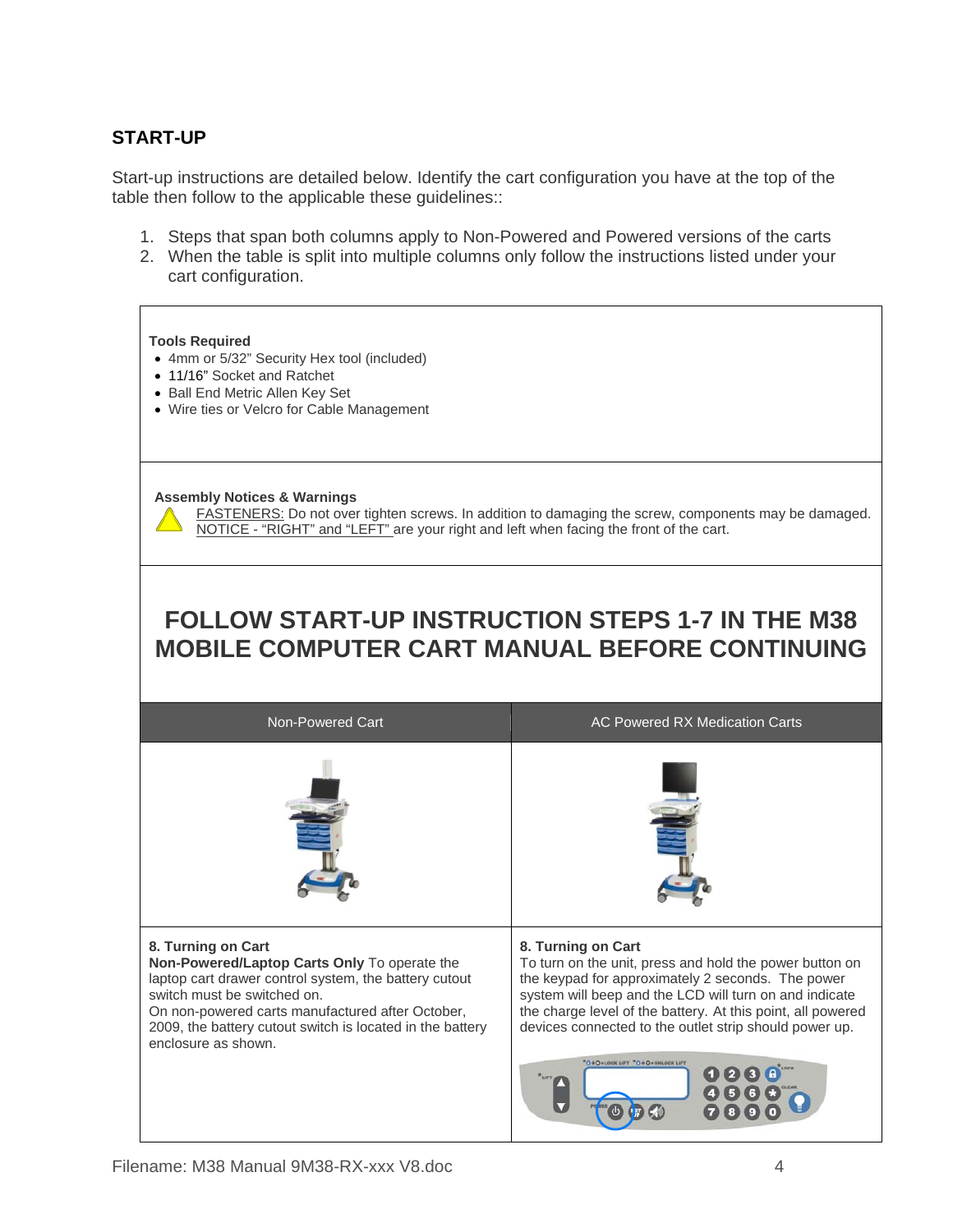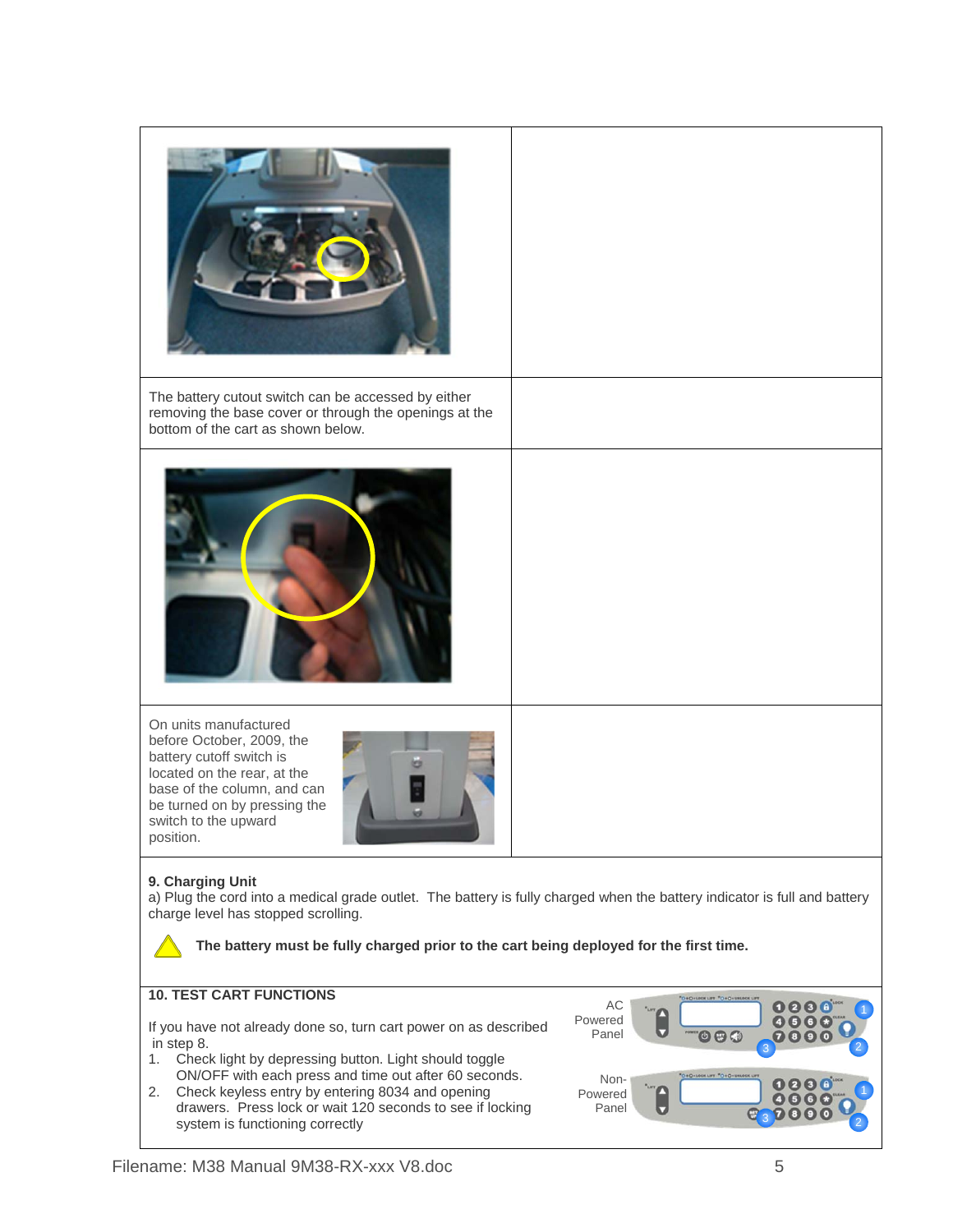## **GENERAL OVERVIEW**

**Document Cover**: Accommodates reference materials as large as legal size paper. Cover can be removed for cleaning by pulling up on back corners until pins release.

**Height Adjustment**: Automated Height Adjustment up or down.

**Secure Drawers:** Accessed by keyless entry system. Drawers are fully removable. Drawers automatically lock after a set time (default 120 Seconds). **Drawer Label Covers:** Accepts labels up to 4" w x 1" h.

**Reconfigurable drawers:** Multiple drawer sizes can be used on the unit. Drawer sizes can be changed on the go without any modification to the cart to make multiple configurations.



**Multipurpose bins**: Removable for emptying or cleaning. To remove, grab outside edge of bin and lift up.

**Keyboard Tray:** Tray can be pulled out 8". Left and right mouse pads rotate out with mouse storage on the right.

**Spiral Cord**: Always plug cart in when not in use or if power levels reach low levels. Hang cord on rear handle when not in use.

\*Please contact your sales representative to order additional drawer configurations.

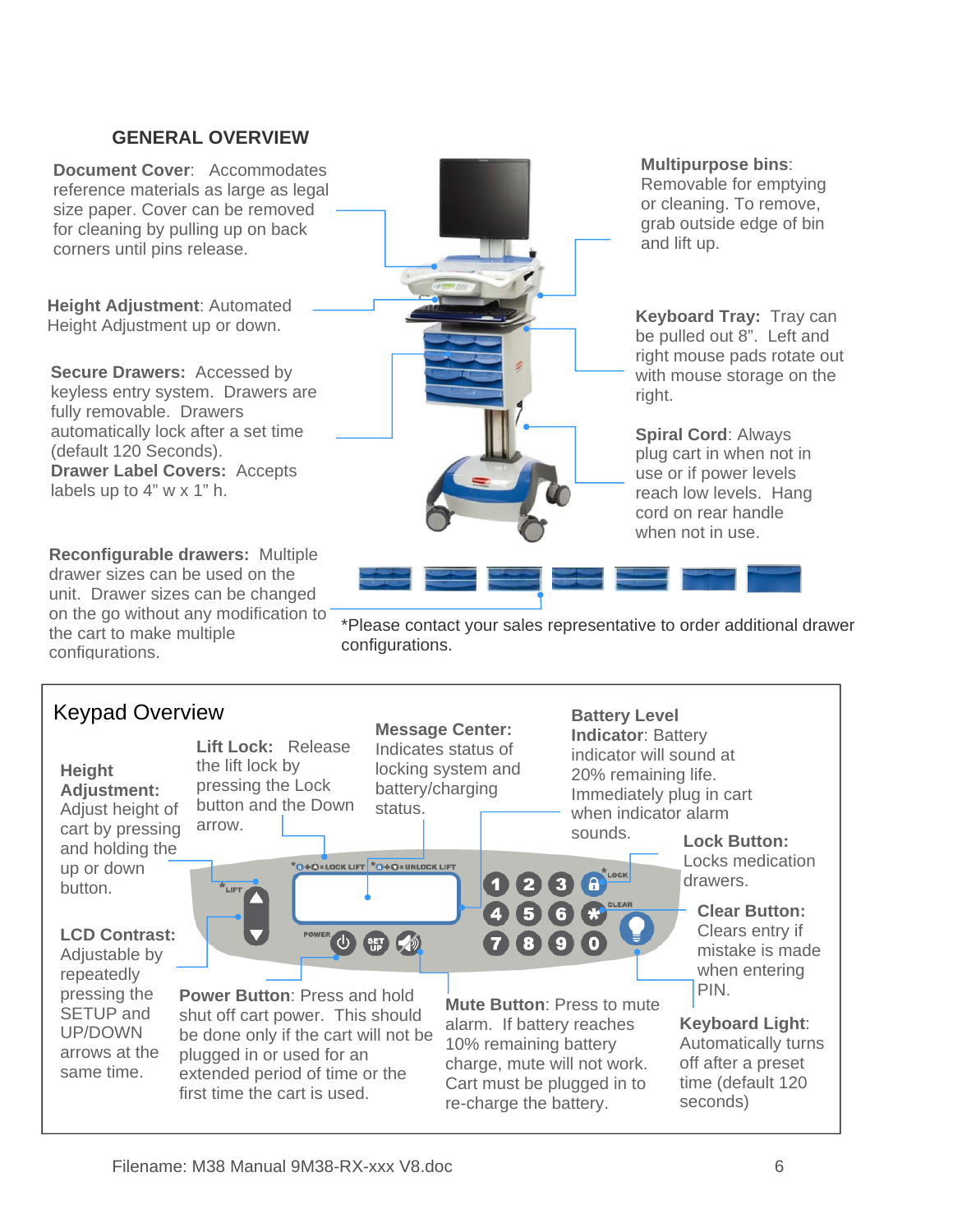## **Reference Software File: M39 Cart Interface Installation & Control Board Manual**

For full operating instructions on the following features: Updating LCD Panel with Cart Name Keyless Entry System Auditing Asset ID/Tagging Battery Indication LCD Panel on Keypad Keyboard Light

### **KEYLESS ENTRY OPERATION**

Keyless entry includes a numeric keypad on the top of the user interface containing the digits 0- 9 for user entry into the drawers. Each time a number is pressed, a corresponding \* will appear on the



LCD display verifying that a number has been pressed. Upon entry of a correct code, the unit will unlock the drawers and the message "DRAWERS UNLOCKED" will appear on the LCD display.



If an invalid code is entered, the message "ERROR INVALID CODE" will appear.



The unit will automatically relock the drawers according to a preset time ranging from 1-255 seconds. Default time is set at 120 seconds. This auto lock-down time can be set using the control board software (see Control Board Software Manual)

LOCK allows the user to lock the drawers before the automatic relock occurs. CLEAR button is provided to allow the user to clear the numeric entry if he or she enters or starts to enter an incorrect code.

Keyless entry models can be programmed with up to 128 access codes.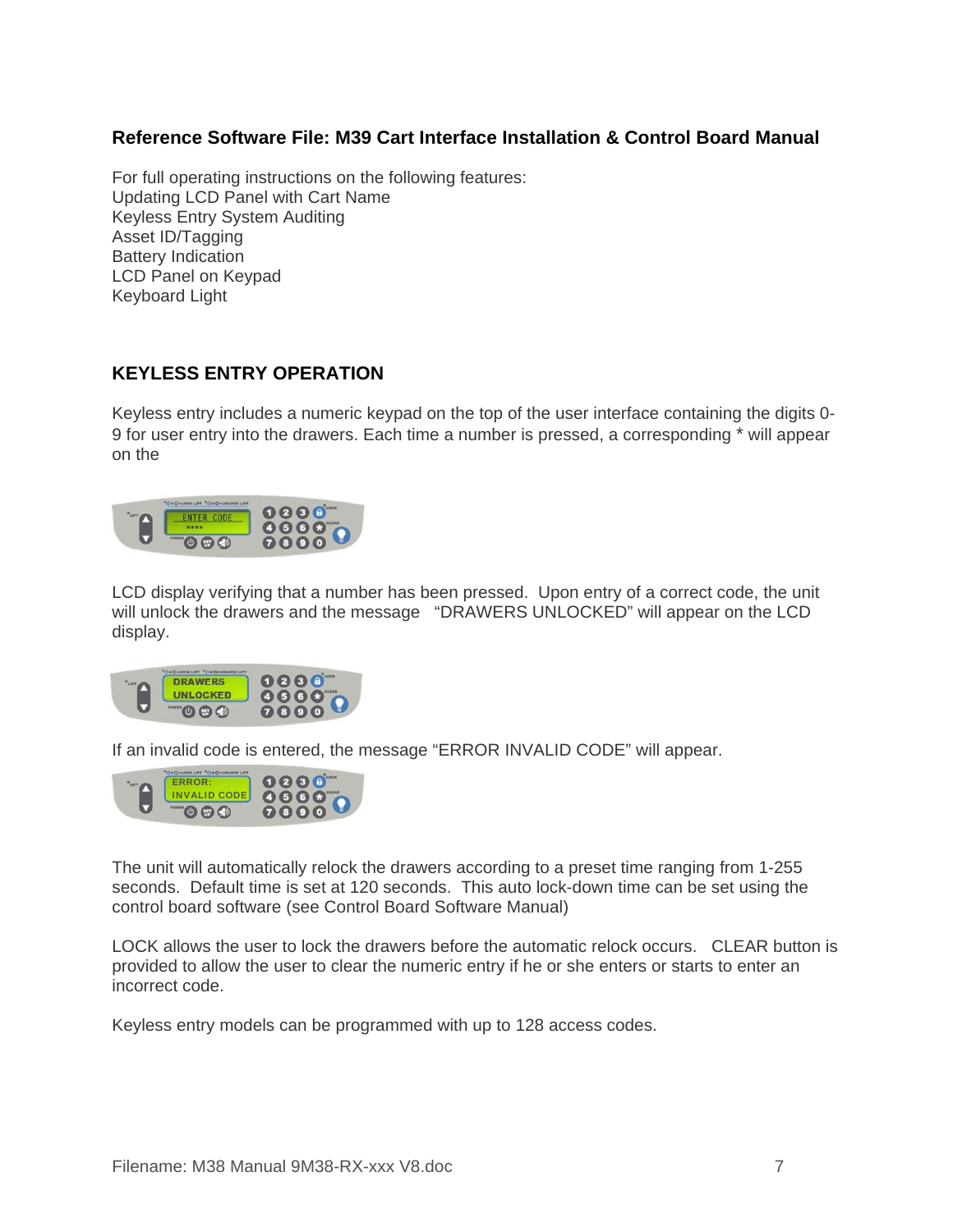Drawers are designed so that they can be removed from the unit. The unit will still re-lock the remaining drawers when drawers are removed. Drawers can be reinserted into a locked unit without unlocking the unit. Once the drawer is fully inserted into a locked cart, the newly inserted drawer(s) will be locked. A security shelf between drawers deters unauthorized access when one or more drawers have been removed from the top row. The keyless entry feature will only function when the unit and the battery are charged to an operating level. **MANUAL OVERRIDE LOCK** 

The keyless entry system is equipped with a redundant manual lock on the back of the cart. This manual lock allows unlocking of drawers if the unit is used until low voltage shutdown. The hard lock is located on the rear panel of mobile medication (see illustration on pg 2). The hard lock is a rotary latch and has two positions. The key is included in the extra parts kit



Position 1 is the unlocked position. This position unlocks the drawers. The key cannot be removed.

Position 2 is the normal operating position. It enables the keyless entry system to operate.

**SETTING CODES – see Control Board Software Manual** 

**Default code = 8034**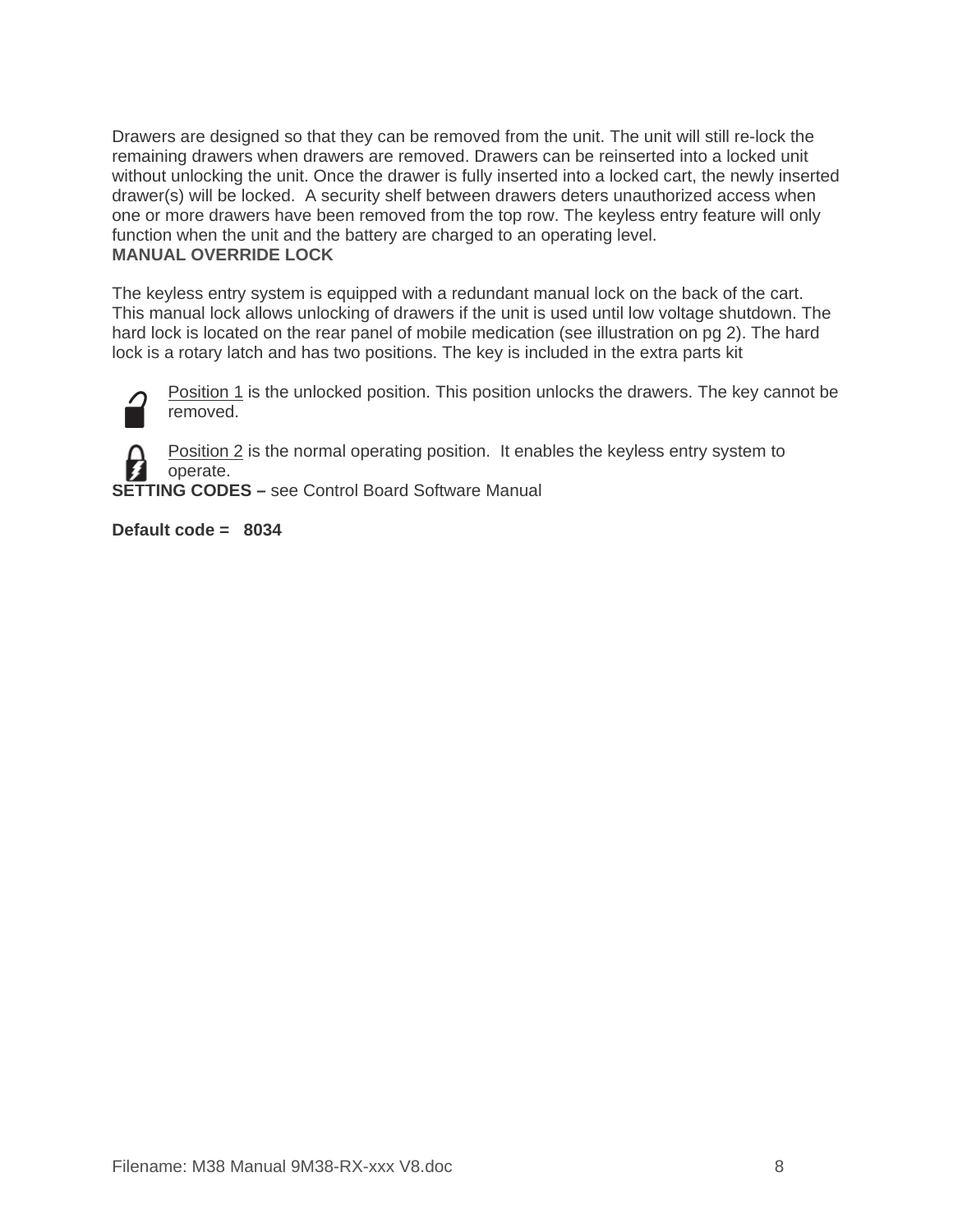## **BATTERY REMOVAL AND REPLACEMENT**



Only use batteries specified by Rubbermaid Medical. Failure to do so will void power system warranty. Call customer service for details.



Do not replace battery in oxygen rich environments as it is possible for sparking to occur.

Always unplug the power cord from the wall outlet when removing the battery.

There are two conditions when a battery should be disconnected:

- 1. When the battery needs replacing.
- 2. When the cart will be placed into long-term storage (more than 60 days without use).

#### **BATTERY REMOVAL**

#### **Tools Required**

Ball End Metric Allen Key Set Phillips Screwdriver or 10 mm Wrench (for disconnecting battery)

#### **1. Power Down System**

- a) Turn off any components plugged into cart (example – PC, Monitor)
- b) Turn off Power System by Holding On/Off switch for 2 seconds.

#### **2. Long-term Storage (greater than 2 months)**



WARNING: If cart will not be used for more than 2 months, turn off the cart by holding the on/off button. The battery will need to be recharged every 30 days to prevent damage to the battery.



If you wish to store the battery separate from the cart, Store battery in a cool dry location.

#### **3. Unplug Power Cord from Wall Outlet**

#### **4. Remove Battery Access Panel and Battery Retainer Strap**

- a) Unplug power cord from battery access panel
- b) Using 4mm hex key to remove two fasteners on lower rear panel of battery access panel and place aside.
- c) Remove Battery Retainer Strap by depressing the tab on the clasp and unthreading strap from buckle.

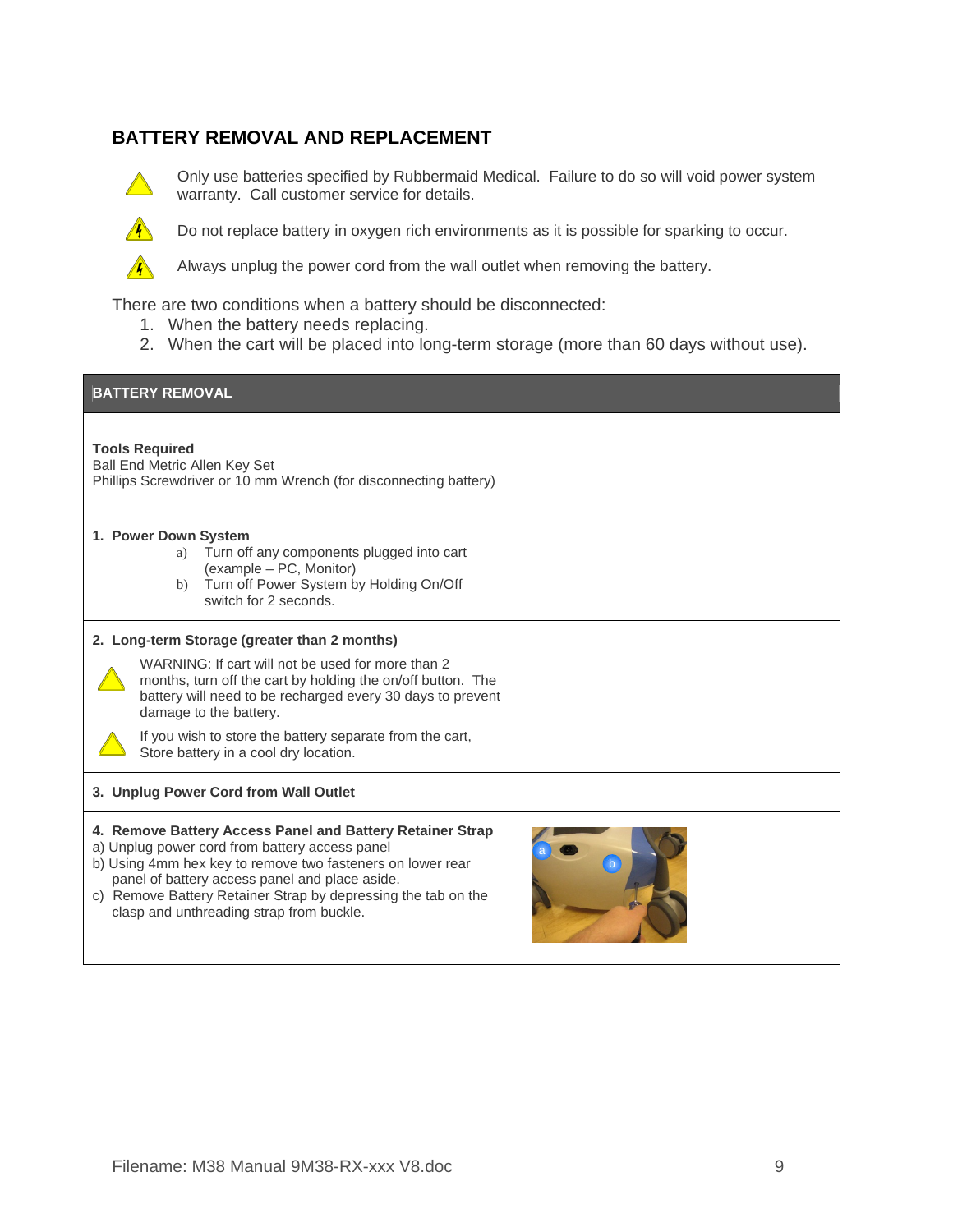#### **BATTERY REMOVAL**

#### **5. Disconnect Battery Cables from Battery**

- a) Remove black boot from terminal
- b) Use wrench or screwdriver to remove bolt from battery terminal.
- $\sqrt{4}$  WARNING: Do not allow any metal objects or tools to contact both a terminal and other metal parts (including the other battery terminal) at the same time.
	- c) Remove red boot from terminal.
	- d) Use wrench or screwdriver to remove bolt from battery terminal.
	- e) Place disconnected cables off to side.
	- f) Grasp handles on battery and slowly pull out.









#### **6. Place Battery Back in Cart**

a) With the bottom of the battery facing the cart, slide the battery into the cart. The terminal ends should be pointing out towards the back of the cart.

#### **7. Connect Battery Leads to Battery**

- WARNING: Always connect the Red (+) terminal first. To  $\mathcal{A}$ avoid risk of shock, do not allow any metal objects or tools to contact both a terminal and other metal parts (including the other battery terminal) at the same time.
	- a) Fasten Red Connector to Red (+) Terminal using terminal bolt. A harmless spark may occur when connector touches terminal. Quickly tap terminal connector to terminal to diminish effect.
	- b) Cover terminal bolt with protective red boot.
	- c) Fasten Black Connector to Black (-) Terminal using terminal bolt.
	- d) Cover terminal bolt with protective black boot. Tuck excess battery cable into battery cavity. Avoid pinching battery cable.
	- e) Place Battery Access Panel back on cart and tighten fasteners with Allen Key.
	- f) Reconnect power cord to Battery Access Panel.

#### **8. Check Battery Level and Charge**

- a) Plug cart into wall. LCD Interface will indicate Battery Charge Level or battery indicator will be scrolling the charge level bars.
- b) The battery is fully charged when the charge level bars are not scrolling inside the battery on the LCD.



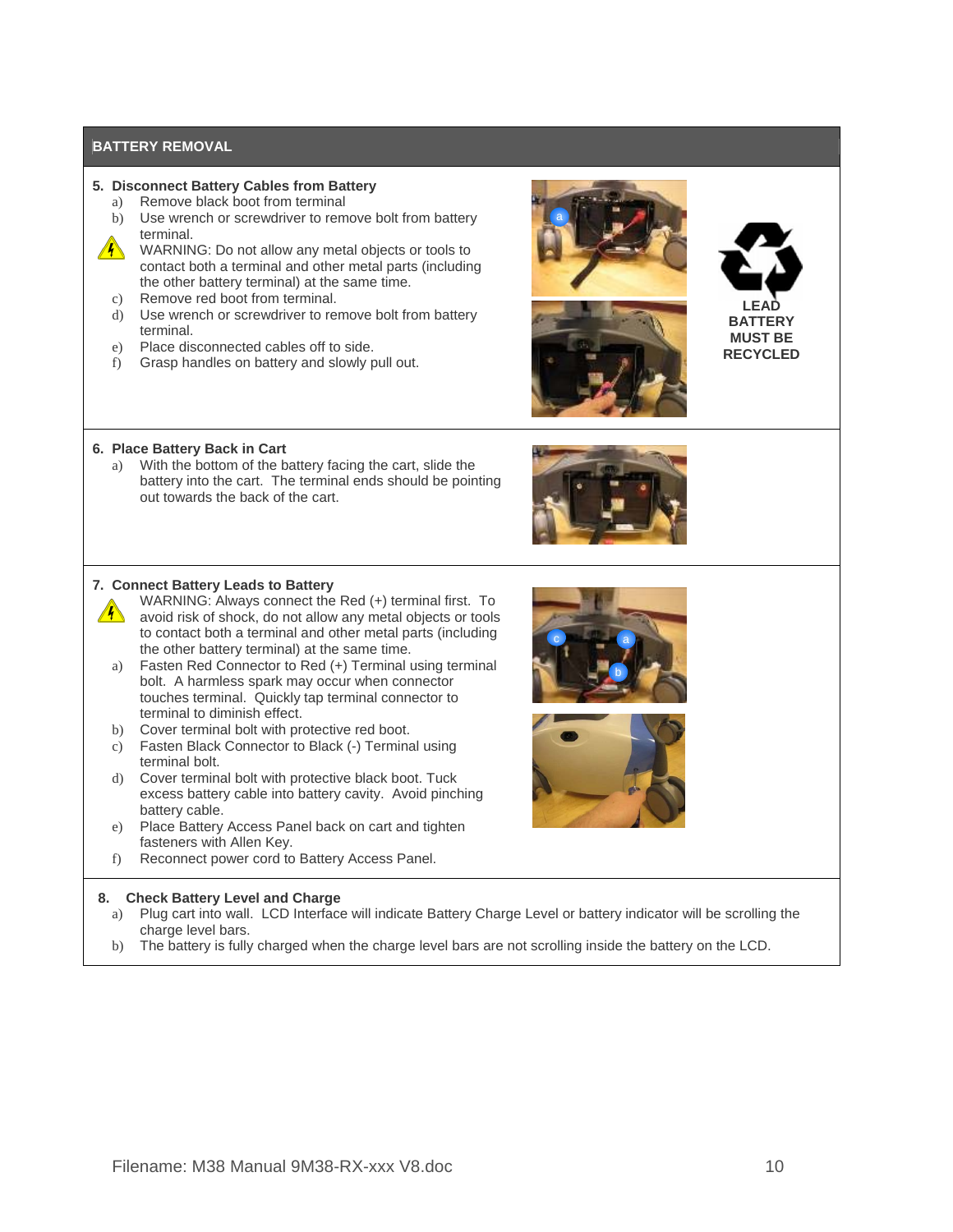## **Troubleshooting**

#### **Cart Won't Power Up:**

- Plug power cord into a working medical grade outlet.
- Check to ensure power cord is plugged securely into back of cart.
- Check to see if the LCD Interface is charging when plugged in.
- If the charge level is critically low LCD will display "Battery Low Recharge."
- If the cart does not start, check to see if the cables to the PSI are securely plugged in.

#### **Cart Won't Charge:**

- Check to ensure external spiral cord is plugged into base of cart.
- Ensure outlet the cart is plug into is functionally operational
- Plug the power cord into a working hospital grade outlet.
- Check to make sure the power cord is plugged securely into the back of the cart.
- Check to see if the LCD display indicates the station is charging when plugged in.
- If the charge level is critically low LCD will display battery low recharge.
- If the cart still does not charge, check cable connections.

#### **Audible Alarm will Not Turn Off**

- When the battery reaches approximately 10% of capacity remaining, the audible alarm will sound. The alarm may be muted for 1 minute. Until the cart is plugged in to charge the audible alarm will continue to sound every minute.
- If alarm fails to shut off after plugging in cart for several minutes, turn off the unit by holding on/off button for 2 seconds.

#### **Cart Is Hard To Push:**

- Check that the caster locks are in the unlocked (up) position.
- Examine casters for debris.

#### **Computer Does Not Work Properly:**

- Check that computer has power.
- Check the battery charge. If at 0%, recharge the battery by plugging in the power cord into a working medical grade outlet.
- If problem persists, plug computer into another cart to check functionality.

#### **Keyless Entry System Does Not Work**

- Check the battery charge. If less than 50%, charge the battery by plugging in the power cord into a working medical grade outlet.
- Verify the code that you are entering is the proper access code.
- If problems persist, file a service request with RMS Customer Service at www.RubbermaidMedical.com/Support.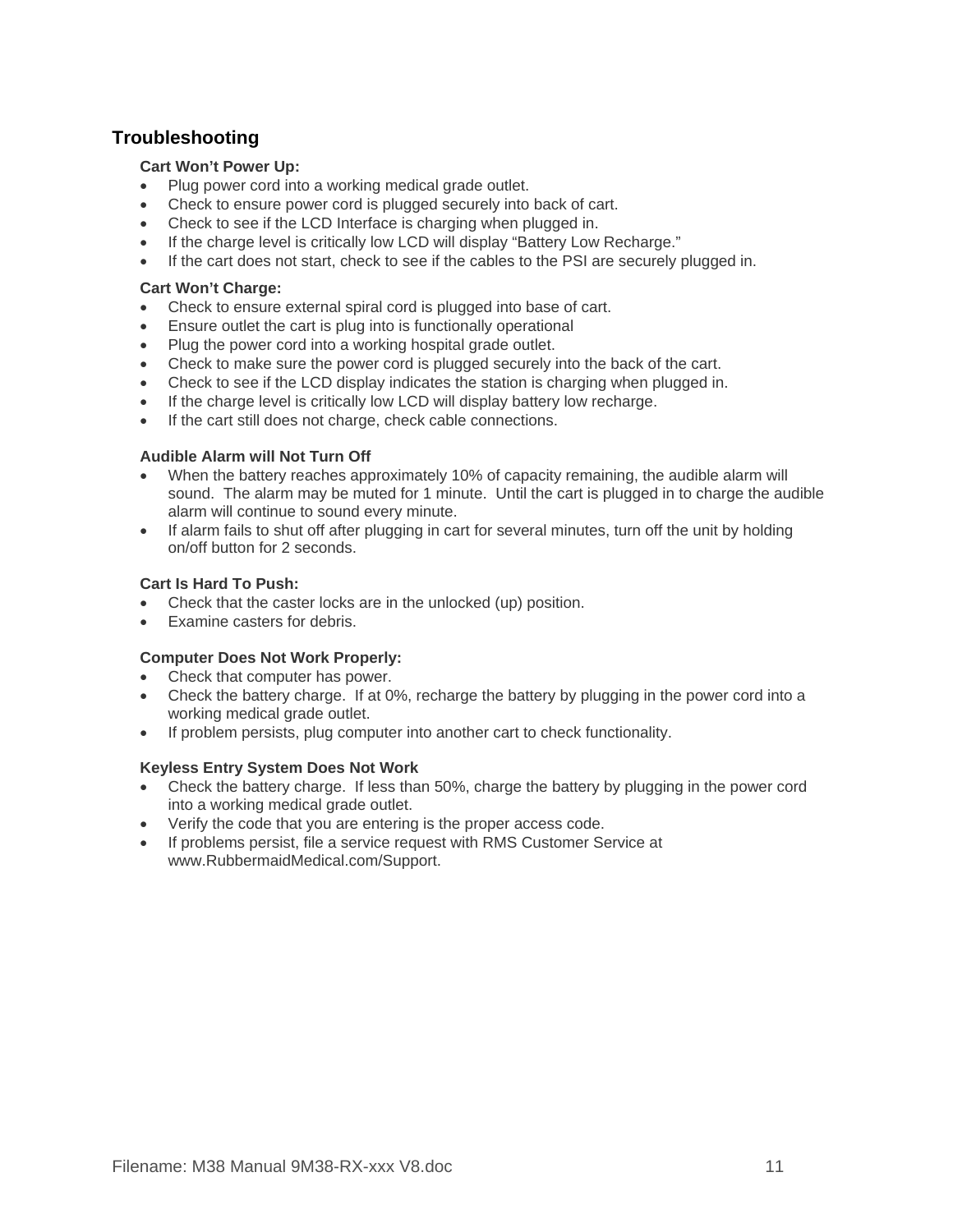## **WARRANTY & SERVICE OVERVIEW**

#### **Service Level Commitment**

Rubbermaid Healthcare is committed to providing best-in-class service. This document details our standard warranty and instructions on how to request service using our customer support system.

## **LIMITED WARRANTY**

Rubbermaid Healthcare (RHC) is pleased to offer a three year warranty on durable components and a two year warranty on electronic components (commencing on the date of receipt by client). Battery performance is warranted for three months from the date of receipt of product.

If during the warranty period this RHC product proves defective in materials or workmanship under normal use by the original purchaser, please contact RHC technical support at www.rubbermaidmedical.com/service (please be sure to complete all information, including product serial number, description of the issue and full contact information). RHC will determine, in its sole discretion, how to best address your warranty issue, which may include sending you a replacement part or providing on site technical assistance. RHC reserves the right to require proof of purchase prior to honoring any warranty request. This warranty does not cover product abuse, modification, failure to adhere to product instructions, improper operation/misuse. RHC SHALL NOT BE LIABLE FOR ANY CONSEQUENTIAL OR INCIDENTAL DAMAGES WHATSOEVER. Some states do not allow the exclusion or limitation of incidental or consequential damages, so the above limitation or exclusion may not apply to you. This warranty gives you specific legal rights and you may have other rights which vary from state to state or country to country.

An extended warranty may be available for this product. Should you wish to purchase an extended warranty, please contact your RHC sales representative.

#### **Service Details:**

Components generally requiring on-site technical assistance may include, but are not limited to: cart electronics, lift mechanism, power system, locking mechanism and structural failures.

Components that generally do not warrant on-site technical assistance may include, but are not limited to: scanner holder, power cord, drawers, battery replacement and casters.